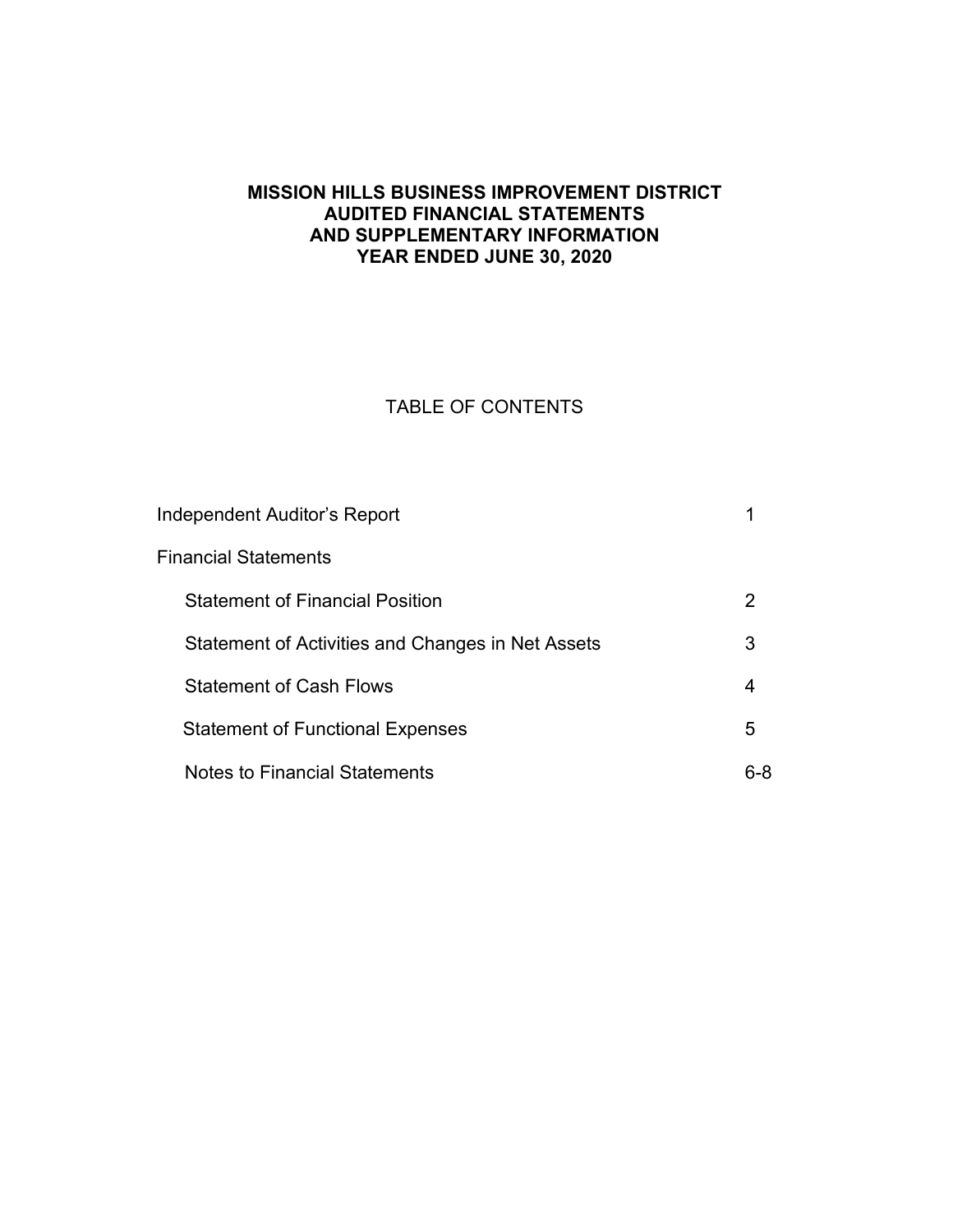# **BECK and COMPANY, CPAs**

#### **INDEPENDENT AUDITOR'S REPORT MISSION HILLS BUSINESS IMPROVEMENT DISTRICT AUDITED FINANCIAL STATEMENTS JUNE 30, 2020**

#### To the Board of Directors **MISSION HILLS BUSINESS IMPROVEMENT DISTRICT**

We have audited the accompanying financial statements of Mission Hills Business Improvement District which comprise the balance sheets as of JUNE 30, 2020 and the related statement of revenues, expenses and changes in fund balances and cash flows for the year then ended, and the related notes to the financial statements.

#### *Management's Responsibility for the Financial Statements*

Management is responsible for the preparation and fair presentation of these financial statements in accordance with accounting principles generally accepted in the United States of America; this includes the design, implementation, and maintenance of internal controls relevant to the preparation and fair presentation of financial statements that are free from material misstatement, whether due to fraud or error.

#### *Auditors Responsibility*

Our responsibility is to express an opinion on these financial statements based on our audit. We conducted our audit in accordance with auditing standards generally accepted in the United States of America. Those standards require that we plan and perform the audit to obtain reasonable assurance about whether the financial statements are free of material misstatement.

An audit involves performing procedures to obtain audit evidence about the amounts and disclosures in the financial statements. The procedures selected depend on the auditor's judgment, including the assessment of the risks of material misstatement of the financial statements, whether due to fraud or error. In making those risk assessments, the auditor considers internal control relevant to the entity's preparation and fair presentation of the financial statements in order to design audit procedures that are appropriate in the circumstances, but not for the purpose of expressing an opinion on the effectiveness of the entity's internal control. Accordingly, we express no such opinion. An audit also includes evaluating the appropriateness of accounting policies used and the reasonableness of significant accounting estimates made by management, as well as evaluating the overall presentation of the financial statements.

We believe that the audit evidence we have obtained is sufficient and appropriate to provide a basis for our audit opinion.

#### *Opinion*

In our opinion, the financial statements referred to above present fairly, in all material respects, the financial position of Mission Hills Business Improvement District as of JUNE 30, 2020, and the results of its operations and its cash flows for the years then ended in conformity with accounting principles generally accepted in the United States of America.

#### *Report on Summarized Comparative Information*

We have previously audited the company's June 30, 2019 financial statements, and we expressed an unmodified opinion on those financial statements in our report dated September 9, 2019. In our opinion, the summarized comparative information presented herein as of and for the year ended June 30, 2019, is consistent, in all material respects, with the audited financial statements from which it has been derived.

When F. Bec/

Charles F. Beck, CPA *Beck and Company, CPA's, Inc.* January 25, 2021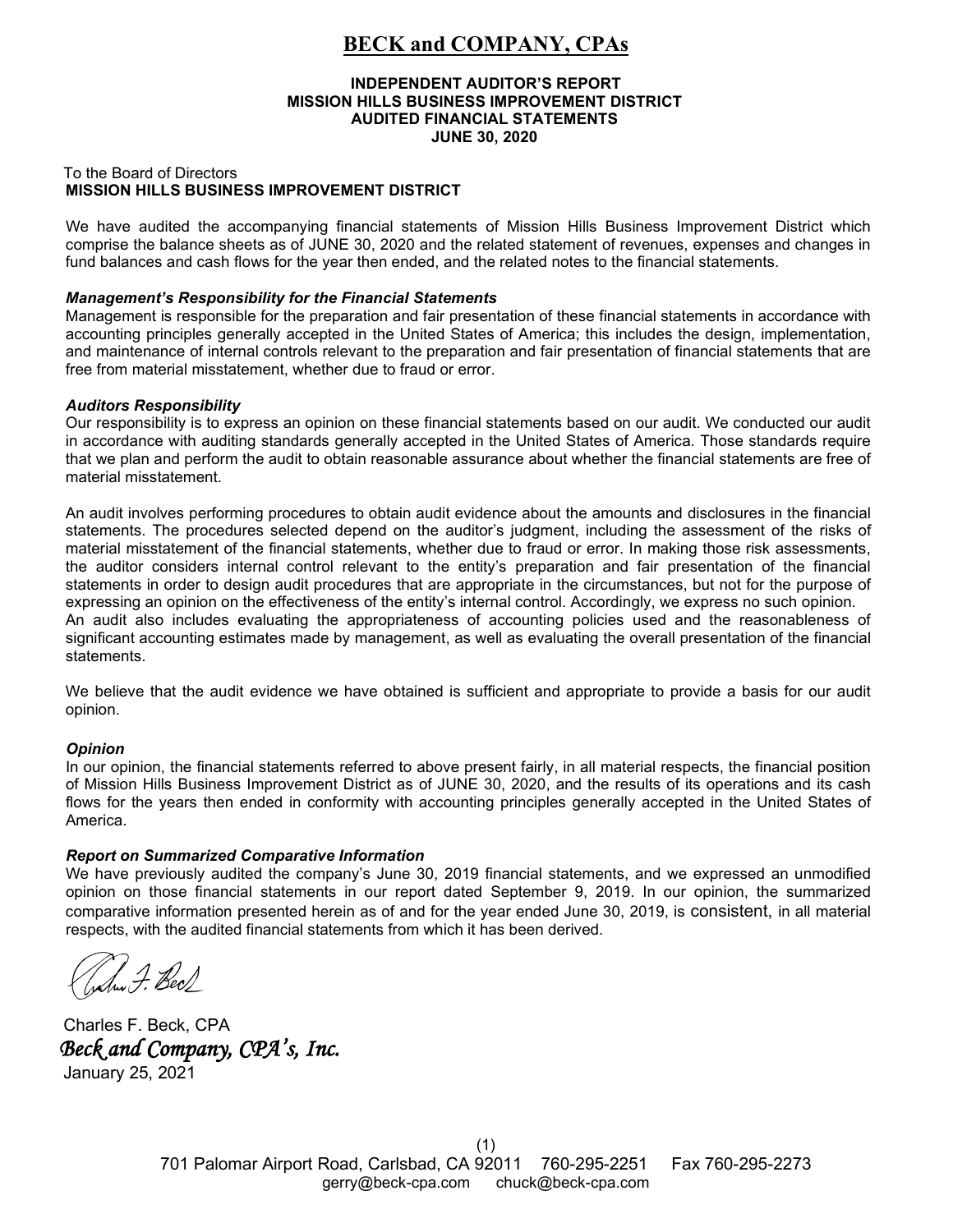# **MISSION HILLS BUSINESS IMPROVEMENT DISTRICT BALANCE SHEET JUNE 30, 2020 (With Comparative Totals for 06/30/2019)**

|                                                                           |                  | 2020   | 2019                       |              |  |
|---------------------------------------------------------------------------|------------------|--------|----------------------------|--------------|--|
|                                                                           | <b>Operating</b> |        | Total                      |              |  |
|                                                                           | <b>Fund</b>      |        | <b>Funds</b>               |              |  |
| <b>ASSETS:</b>                                                            |                  |        |                            |              |  |
| Cash                                                                      | \$               | 7,619  | \$                         | 7,503        |  |
| <b>Accounts Receivable</b>                                                |                  | 3,800  |                            | 3,700        |  |
| <b>Prepaid Expenses</b>                                                   |                  |        |                            | 749          |  |
| <b>TOTAL ASSETS</b>                                                       | $\mathfrak{L}$   | 11,419 | $\boldsymbol{\mathcal{F}}$ | 11,952       |  |
| <b>LIABILITIES:</b><br><b>Accounts Payable</b><br><b>Accrued Expenses</b> | \$               | 7,386  | \$                         | 108<br>5,381 |  |
| <b>TOTAL LIABILITIES</b>                                                  |                  | 7,386  |                            | 5,489        |  |
| <b>NET ASSETS</b>                                                         |                  | 4,033  |                            | 6,463        |  |
| <b>TOTAL LIABILITIES AND</b>                                              |                  |        |                            |              |  |
| <b>NET ASSETS</b>                                                         | \$               | 11,419 | \$                         | 11,952       |  |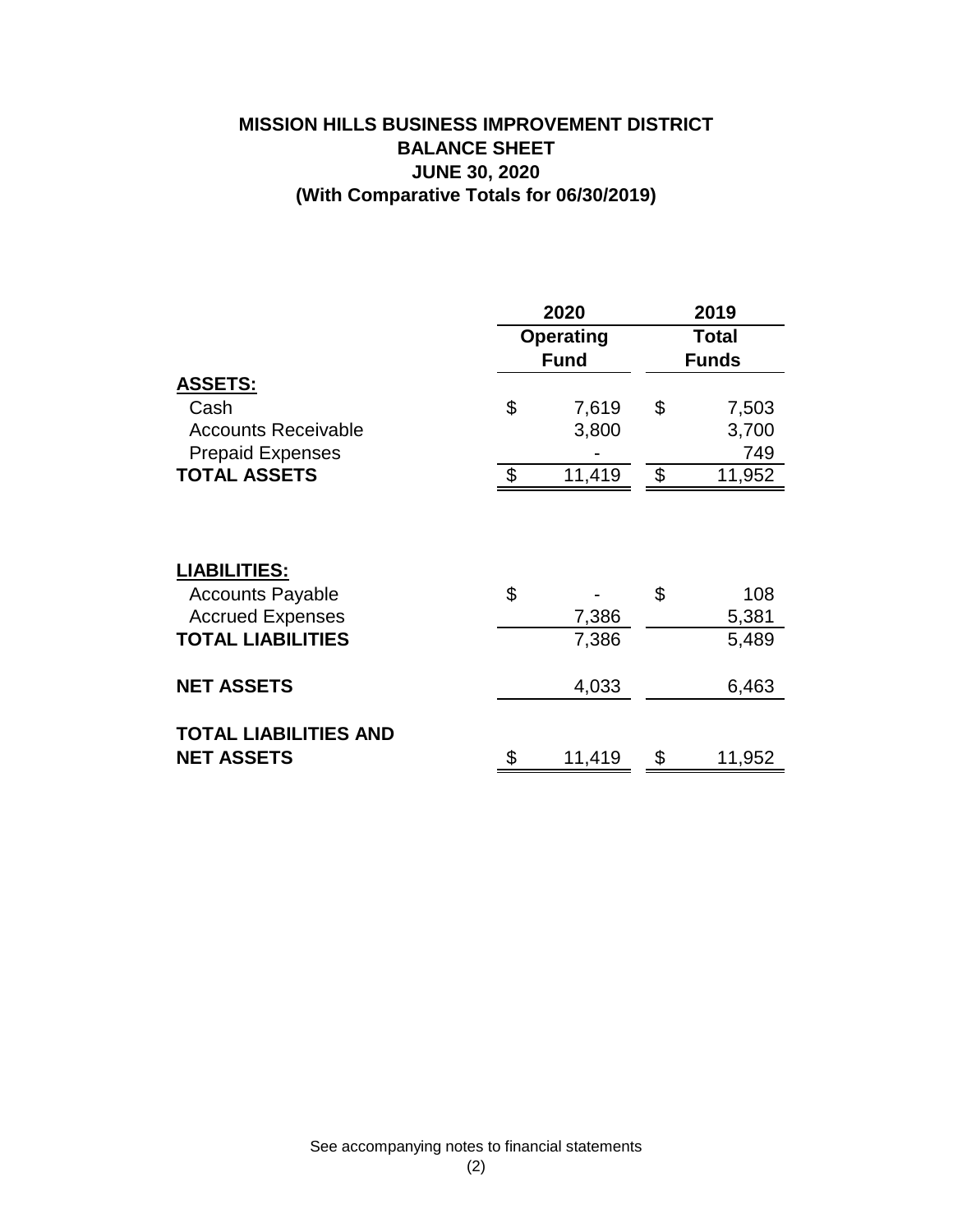# **MISSION HILLS BUSINESS IMPROVEMENT DISTRICT STATEMENT OF REVENUES, EXPENSES, AND CHANGES IN FUND BALANCES YEAR ENDED JUNE 30, 2020 (With Comparative Totals for 06/30/2019)**

|                                          | 2020        |                  |                           | 2019         |  |  |
|------------------------------------------|-------------|------------------|---------------------------|--------------|--|--|
|                                          |             | <b>Operating</b> | <b>Total</b>              |              |  |  |
|                                          | <b>Fund</b> |                  |                           | <b>Funds</b> |  |  |
| <b>REVENUES</b>                          |             |                  |                           |              |  |  |
| <b>B.I.D. Assessment</b>                 | \$          | 28,583           | $\boldsymbol{\mathsf{S}}$ | 32,257       |  |  |
| <b>SBEP Management Grant</b>             |             | 21,987           |                           | 21,941       |  |  |
| <b>County Grants</b>                     |             |                  |                           | 15,000       |  |  |
| <b>Special Events</b>                    |             | 21,216           |                           | 48,302       |  |  |
| Banner Sponsorship Program               |             | 10,660           |                           | 840          |  |  |
| Contributions                            |             | 13,892           |                           | 1,361        |  |  |
| In Kind Donations                        |             |                  |                           | 27,839       |  |  |
| <b>TOTAL REVENUES</b>                    |             | 96,338           |                           | 147,540      |  |  |
| <b>EXPENSES</b>                          |             |                  |                           |              |  |  |
| <b>Program Services</b>                  |             | 11,133           |                           | 121,473      |  |  |
| <b>General and Management</b>            |             | 87,635           |                           | 20,257       |  |  |
| <b>TOTAL EXPENSES</b>                    |             | 98,768           |                           | 141,729      |  |  |
| <b>INCREASE (DECREASE) IN NET ASSETS</b> |             | (2, 430)         |                           | 5,811        |  |  |
| <b>NET ASSETS, BEGINNING OF YEAR</b>     |             | 6,463            |                           | 652          |  |  |
| <b>NET ASSETS, END OF YEAR</b>           |             | 4,033            | \$                        | 6,463        |  |  |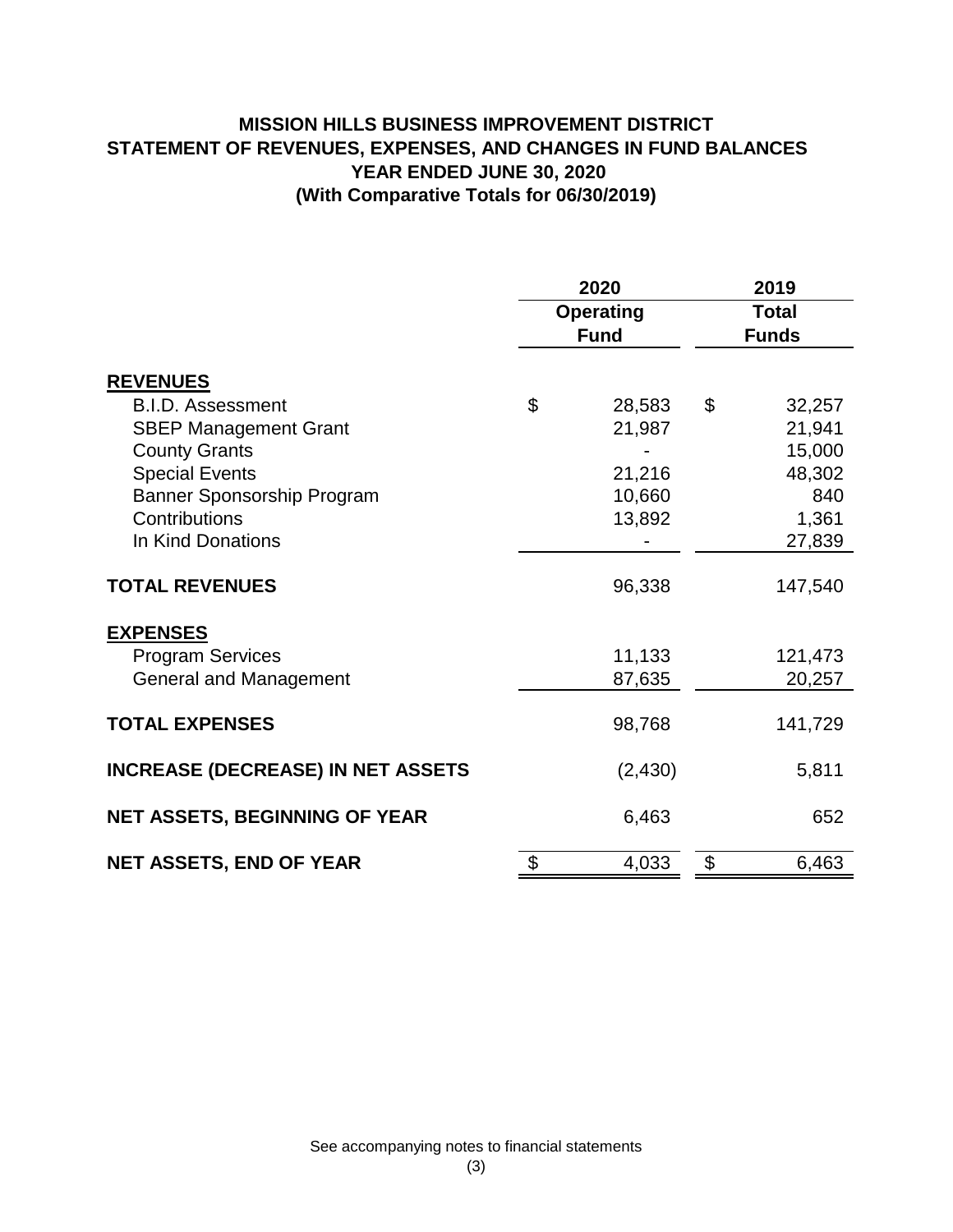# **MISSION HILLS BUSINESS IMPROVEMENT DISTRICT STATEMENT OF CASH FLOWS YEAR ENDED JUNE 30, 2020 (With Comparative Totals for 06/30/2019)**

|                                                                                                                                                 | 2020                            |                | 2019                         |                  |
|-------------------------------------------------------------------------------------------------------------------------------------------------|---------------------------------|----------------|------------------------------|------------------|
|                                                                                                                                                 | <b>Operating</b><br><b>Fund</b> |                | <b>Total</b><br><b>Funds</b> |                  |
| <b>CASH FLOWS FROM OPERATING ACTIVITIES</b>                                                                                                     |                                 |                |                              |                  |
| Increase/(Decrease) in Unrestricted Net Assets<br>Adjustments to reconcile Change in Net Assets to<br>Net Cash Provided by Operating Activities | \$                              | (2, 430)       | $\boldsymbol{\mathsf{S}}$    | 5,810            |
| (Increase) decrease in:<br><b>Assessments Receivable</b><br><b>Prepaid Expenses</b><br>Increase (decrease) in:                                  |                                 | (100)<br>749   |                              | (3,500)<br>(749) |
| <b>Accounts Payable</b><br><b>Accrued Expenses</b>                                                                                              |                                 | (108)<br>2,005 |                              | 108<br>(0)       |
| <b>Total Adjustments</b>                                                                                                                        |                                 | 2,546          |                              | (4, 141)         |
| <b>NET CASH PROVIDED (USED) BY</b><br><b>OPERATING ACTIVITIES</b>                                                                               |                                 | 117            |                              | 1,670            |
| CASH AT BEGINNING OF YEAR                                                                                                                       |                                 | 7,503          |                              | 5,833            |
| CASH AT END OF YEAR                                                                                                                             | \$                              | 7,619          | \$                           | 7,503            |
| SUPPLEMENTAL DISCLOSURE<br>Income taxes paid                                                                                                    | \$                              |                | \$                           |                  |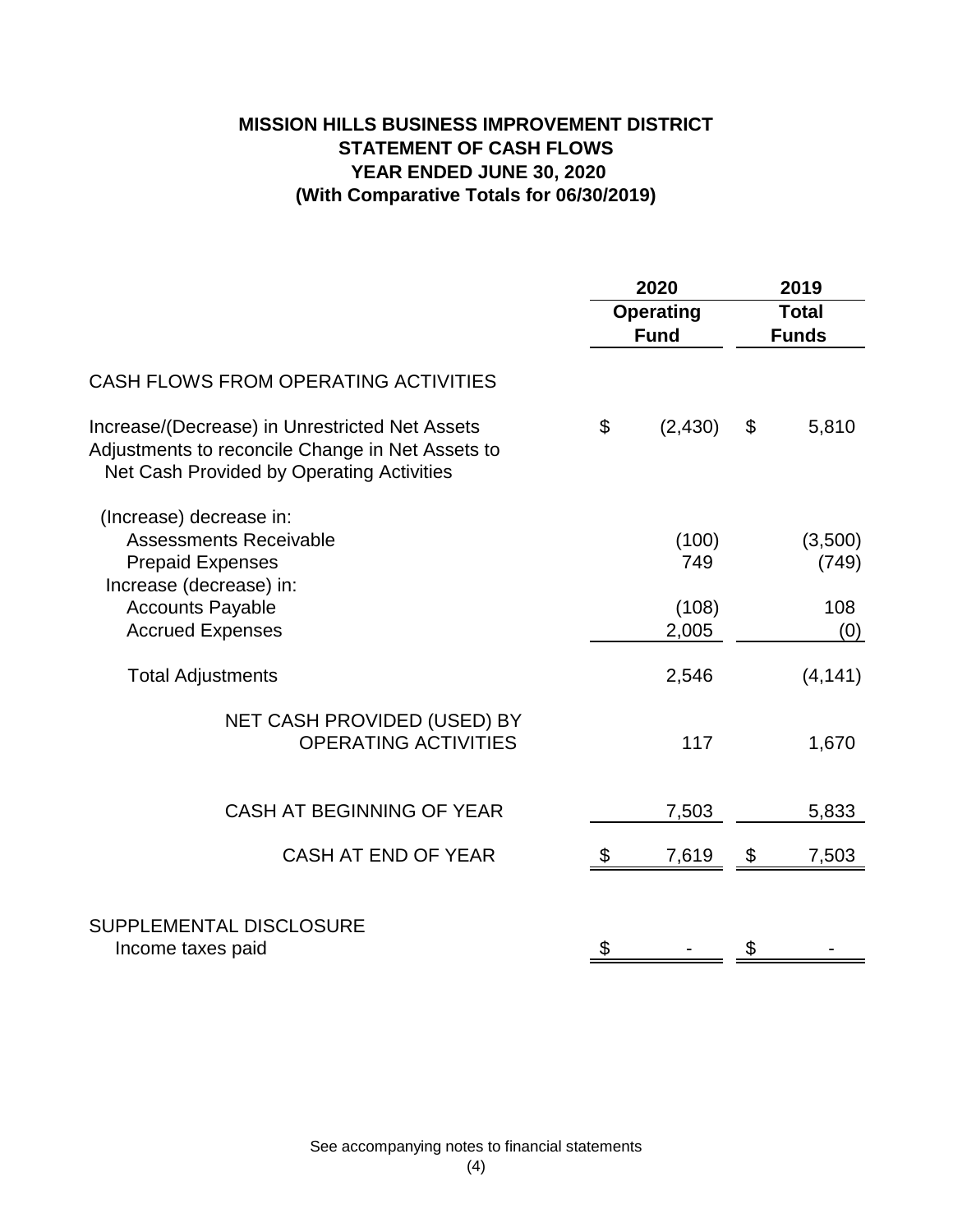# **MISSION HILLS BUSINESS IMPROVEMENT DISTRICT STATEMENT OF FUNCTIONAL EXPENSES YEAR ENDED JUNE 30, 2020**

|                                  | 2020    |        |                   |        |              |        |
|----------------------------------|---------|--------|-------------------|--------|--------------|--------|
|                                  | Program |        | <b>Management</b> |        | <b>Total</b> |        |
|                                  |         |        |                   |        |              |        |
| <b>EXPENSES CATEGORY:</b>        |         |        |                   |        |              |        |
| Personnel                        | \$      |        | \$                | 72,699 |              | 72,699 |
| Accounting/Audit                 |         | 3,246  |                   | 2.414  |              | 5,660  |
| Insurance - Liability & D & O    |         | 832    |                   | 2,513  |              | 3,345  |
| Telephone                        |         | 742    |                   | 271    |              | 1,013  |
| Rent                             |         | 449    |                   | 4,923  |              | 5,372  |
| <b>Other Operating Expenses</b>  |         | 2,295  |                   | 796    |              | 3.091  |
| Special Projects/Events.         |         | 2,756  |                   | 394    |              | 3,150  |
| Promotion/Outreach/Marketing     |         | 168    |                   |        |              | 168    |
| Design                           |         | 645    |                   | 3,625  |              | 4,270  |
| <b>Total Functional Expenses</b> |         | 11,133 |                   | 87,635 |              | 98,768 |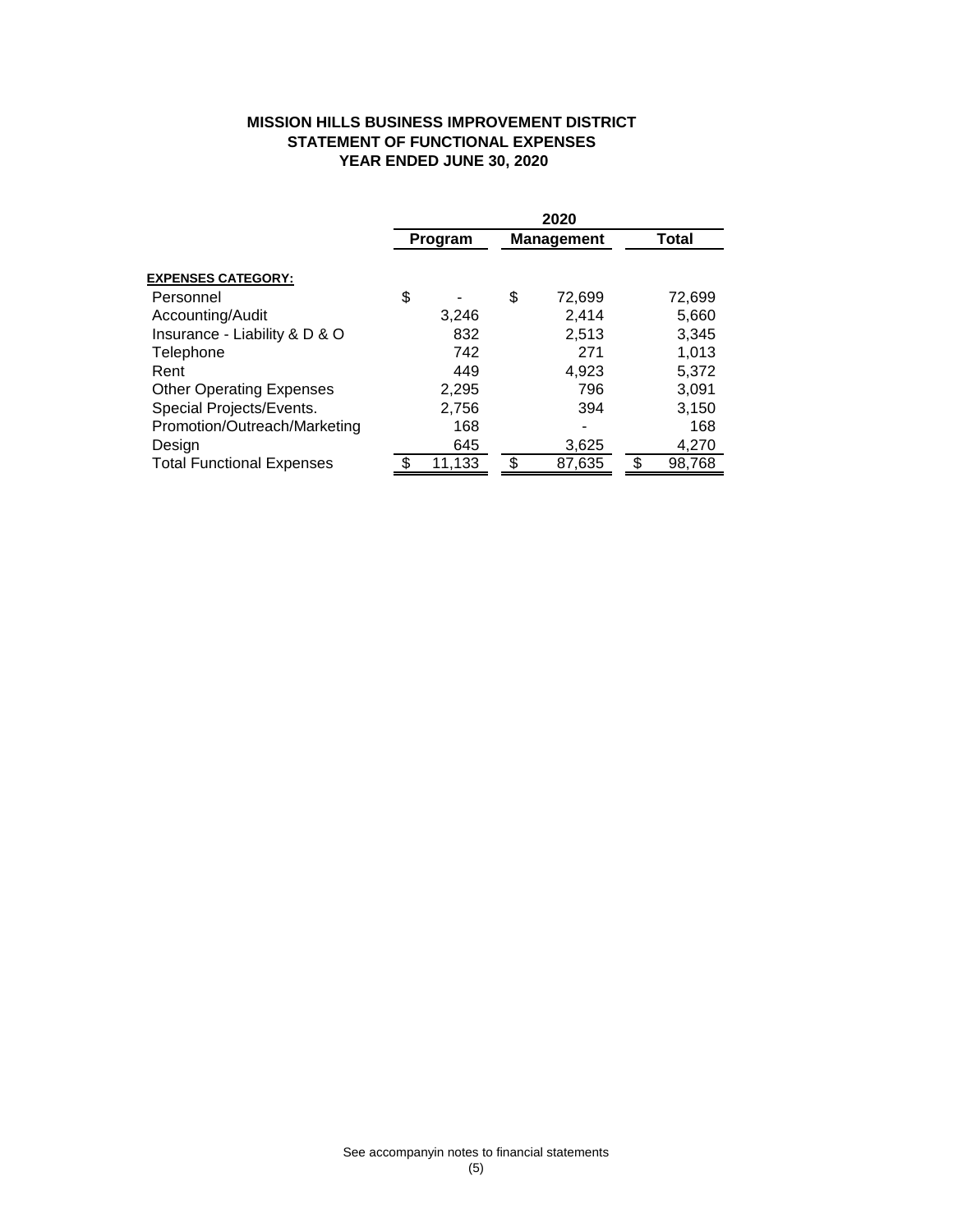### **MISSION HILLS BUSINESS IMPROVEMENT DISTRICT NOTES TO FINANCIAL STATEMENTS JUNE 30, 2020**

# **NOTE 1 – ORGANIZATION**

Mission Hills Business Improvement District ("MHBID") is a non-profit consortium of local businesses organized in 2004 for the purpose of promoting, improving and fostering business conditions in the City of San Diego in the area commonly known as Mission Hills, which established and defined a parking and business improvement area as the Mission Hills Business Improvement District under the provisions of the Parking and Business Improvement Area of Law of 1979 of the State of California and enabling ordinances of the City of San Diego.

# **NOTE 2 – DATE OF MANAGEMENT'S REVIEW**

In preparing the financial statements, the corporation has evaluated events and transactions for potential recognition or disclosure through date of the audit report, which is the date that the financial statements were available to be issued.

# **NOTE 3 – SUMMARY OF SIGNIFICANT ACCOUNTING POLICIES**

### Financial Statements and Fund Accounting

The accompanying financial statements are prepared on the accrual basis of accounting in accordance with Generally Accepted Accounting Principles (GAAP). To ensure observance of any limitations and restrictions placed on the use of resources available to MHBID, the corporation's books of accounts are maintained in accordance with the principles of fund accounting. These are the procedures by which resources for various purposes are classified for accounting and reporting purposes into funds established according to their nature and purpose. Separate accounts are maintained for each fund in accordance with Statement of Financial Accounting Standards (SFAS) No. 117, "Financial Statements of Not-for-Profit Organizations." The corporation also presents a statement of cash flows. For the year ending JUNE 30, 2020 there are no restricted funds.

#### Support, Contributions, and Grant Revenue

All Support, Contributions, and Grant(s) revenue are considered to be available for unrestricted use unless specifically restricted by the donor. For Contributions the corporation complies with SFAS No. 116 "Accounting for Contributions Received and Contributions Made." Under SFAS No.116 contributions are defined as an unconditional transfer of cash or other asset(s) to an entity, or a settlement or cancellation of its liabilities in a voluntary non-reciprocal transfer. Generally, contributions received are recognized as revenues in the period received at fair market value. In situations where contributions are restricted or conditional upon the corporation incurring certain qualifying expenses such contributions become unrestricted or unconditional upon the expense being incurred. Accordingly, these revenues and costs are recognized when incurred. For the year ending JUNE 30, 2020 the corporation recognized monthly income per monthly requests for reimbursement of approved expenses incurred in the period pursuant to the terms of the contract with the City of San Diego.

#### In Kind Donations

For the year ending JUNE 30, 2020 the MHBID did not have any In Kind Donations.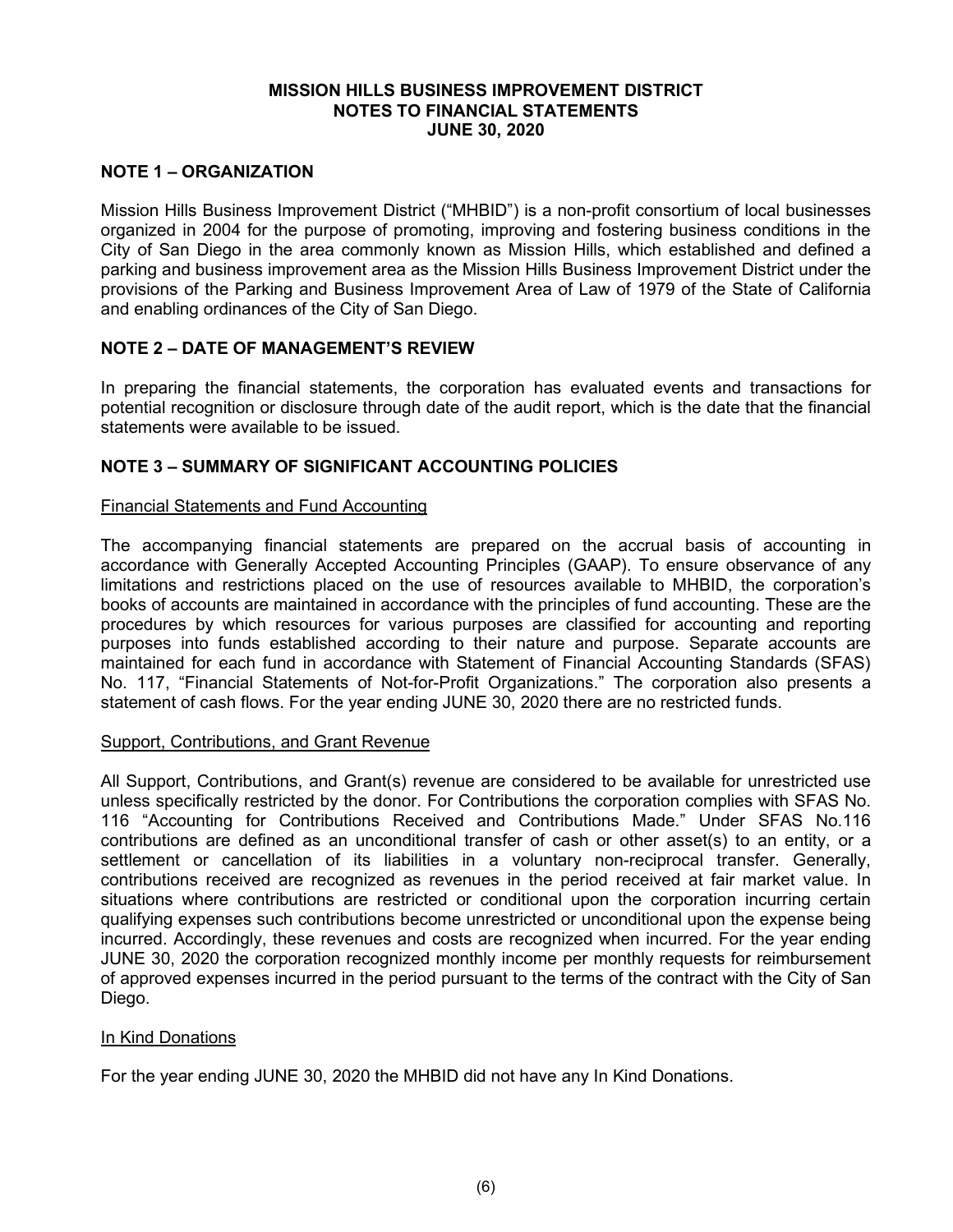#### **MISSION HILLS BUSINESS IMPROVEMENT DISTRICT NOTES TO FINANCIAL STATEMENTS JUNE 30, 2020**

### **NOTE 3 – SUMMARY OF SIGNIFICANT ACCOUNTING POLICIES (Continued)**

The corporation reports grants, contracts, and gifts as temporarily restricted if they are received with stipulations that limit the timing and/or use of the assets. When a restriction expires either due to time and or the stipulation is met, temporarily restricted net assets are reclassified to unrestricted net assets and reported in the statement of activities as net assets released from restrictions. However as permitted under SFAS No. 116 the corporation follows the practice of recording as unrestricted income all contributions and grants where restrictions lapse in the same fiscal year in which they are received. For the year ended JUNE 30, 2020 MHBID did not have any restricted funds.

# **Estimates**

The preparation of financial statements in conformity with generally accepted accounting principles may require management to make estimates and assumptions that affect the reported amounts of assets and liabilities as of the date of the financial statements and the reported amounts of revenues and expenses during the reporting period. Actual results may differ from those estimates and assumptions, if made.

### Economic Concentrations

The corporation's operations are conducted solely in San Diego, California. During the year ended JUNE 30, 2020 the corporation received some significant contributions from a limited number of sources which are an Economic Concentration. The corporation depends on contributions and donations from both public and private funding sources. Based on the strength of its balance sheet and the historical commitment from governmental agencies the corporation does not see any risk in this Economic Concentration.

# **NOTE 4 – COMMITMENTS AND CONTINGENCIES**

The corporation receives substantial funding from government agencies which may be restricted under the terms of the related funding agreements. When restricted, expenditures are charged against these restricted funds and are subject to audit by the funding agencies. It is possible future audits will result in expenditure disallowances: however, based on their knowledge of the funding agencies and the fact that no material cost disallowances have occurred in the past, management believes that any such disallowances will not be material.

# **NOTE 5 – INCOME TAXES**

The corporation qualifies for exemption from income taxes under Federal and State Revenue codes. Therefore, no tax provision is necessary and has not been provided for in the financial statements. The corporation is subject to taxation on unrelated business income, if any. There was no unrelated business income for the year ended JUNE 30, 2020. Management does not believe that any material uncertain tax position exists.